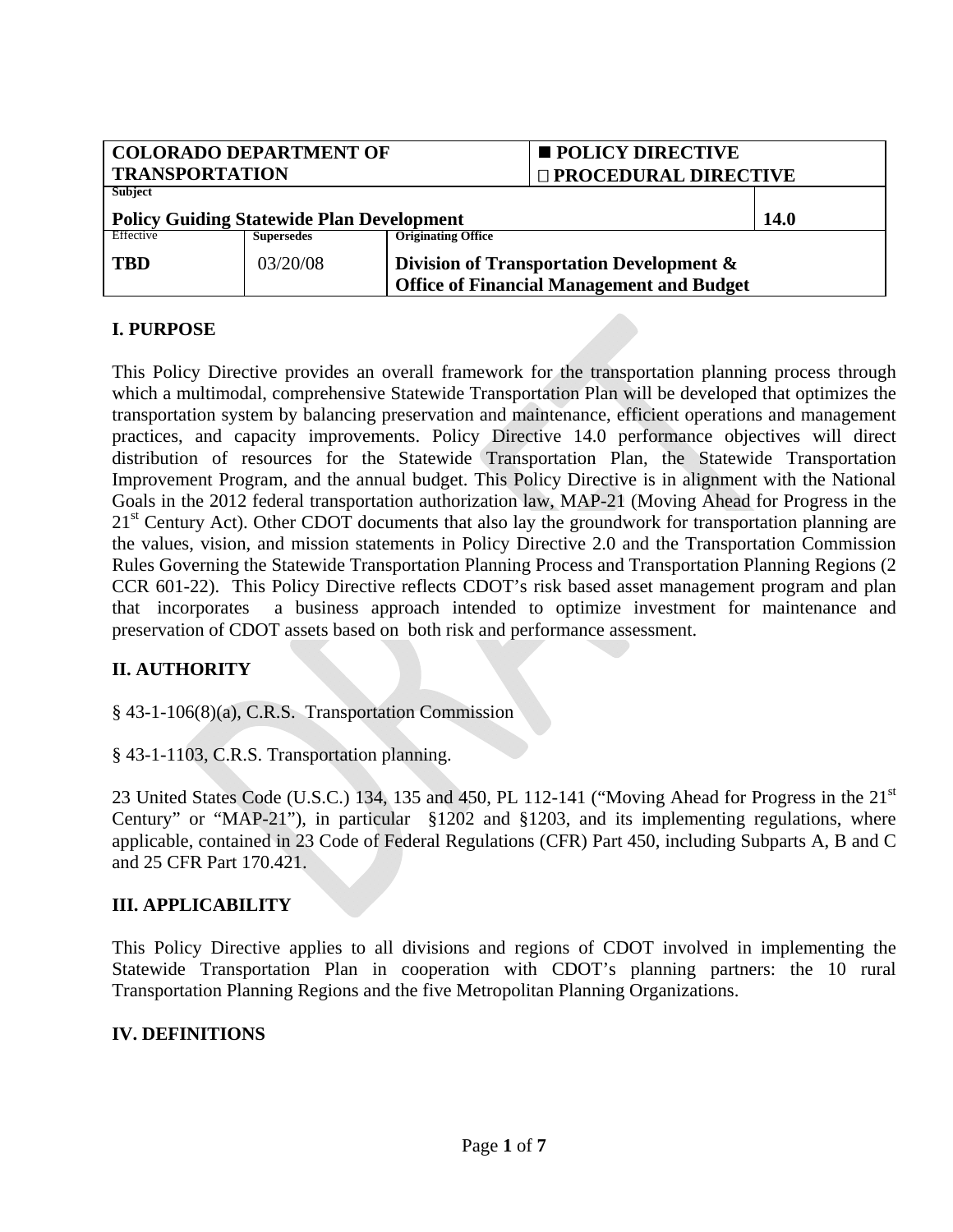## Subject **Policy Guiding Statewide Plan Development**

"Drivability Life" is an indication in years of how long a highway will have acceptable driving conditions based on an assessment of smoothness, pavement distress, and safety. Drivability Life implements traffic based highway categories, and associated category drivability condition standards and allowed pavement treatments. Unacceptable driving condition is specific to each traffic based highway category and means drivers must reduce speeds to compensate for unsafe factors, navigate around damaged pavement, or endure intolerably rough rides.

"National Highway System (NHS)" is a federally designated system of roadways important to the nation's economy, defense, and mobility. The NHS includes Interstate highways as well as other roadways. Not all NHS roadways are part of the state highway system.

"Maintenance Level of Service (MLOS)" is a qualitative measure describing operational conditions on the roadway. Overall maintenance level of service is a combined grade for nine maintenance program areas. For snow and ice control, the LOS B level includes maintaining high levels of mobility as much as possible, and proactive avalanche control.

"Performance Measures" are the ways that direction toward a goal is measured.

"Performance Objectives" are the specific targets an organization intends to meet.

"Planning Time Index" is a comparison of the congested travel time at the 95<sup>th</sup> percentile to the freeflow time on Interstates and non-Interstate NHS congested corridors.

"Revenue Service Miles" are the miles transit vehicles are available to the general public.

"Serious Injuries" means evident injuries.

"Vehicle Miles Traveled (VMT)" is obtained by multiplying the Annual Average Daily Traffic (AADT) count by the length of the roadway segment.

# **V. POLICY**

1. Policy. It shall be the policy of CDOT that the Statewide Transportation Plan and performance objectives stated herein will guide distribution of financial resources to meet or make progress toward objectives in four goal areas: safety, infrastructure condition, system performance, and maintenance. Projects will be selected to support the goals and objectives and will be included in the Statewide Transportation Improvement Program (STIP). Annual budget decisions will be guided by these performance objectives as well as CDOT's Risk Based Asset Management Plan. Funds should be directed to achieving the objectives in each area, prior to funding other new initiatives.

2. Goals. CDOT transportation goals guide development of the multimodal Statewide Transportation Plan and of performance objectives. The goals are: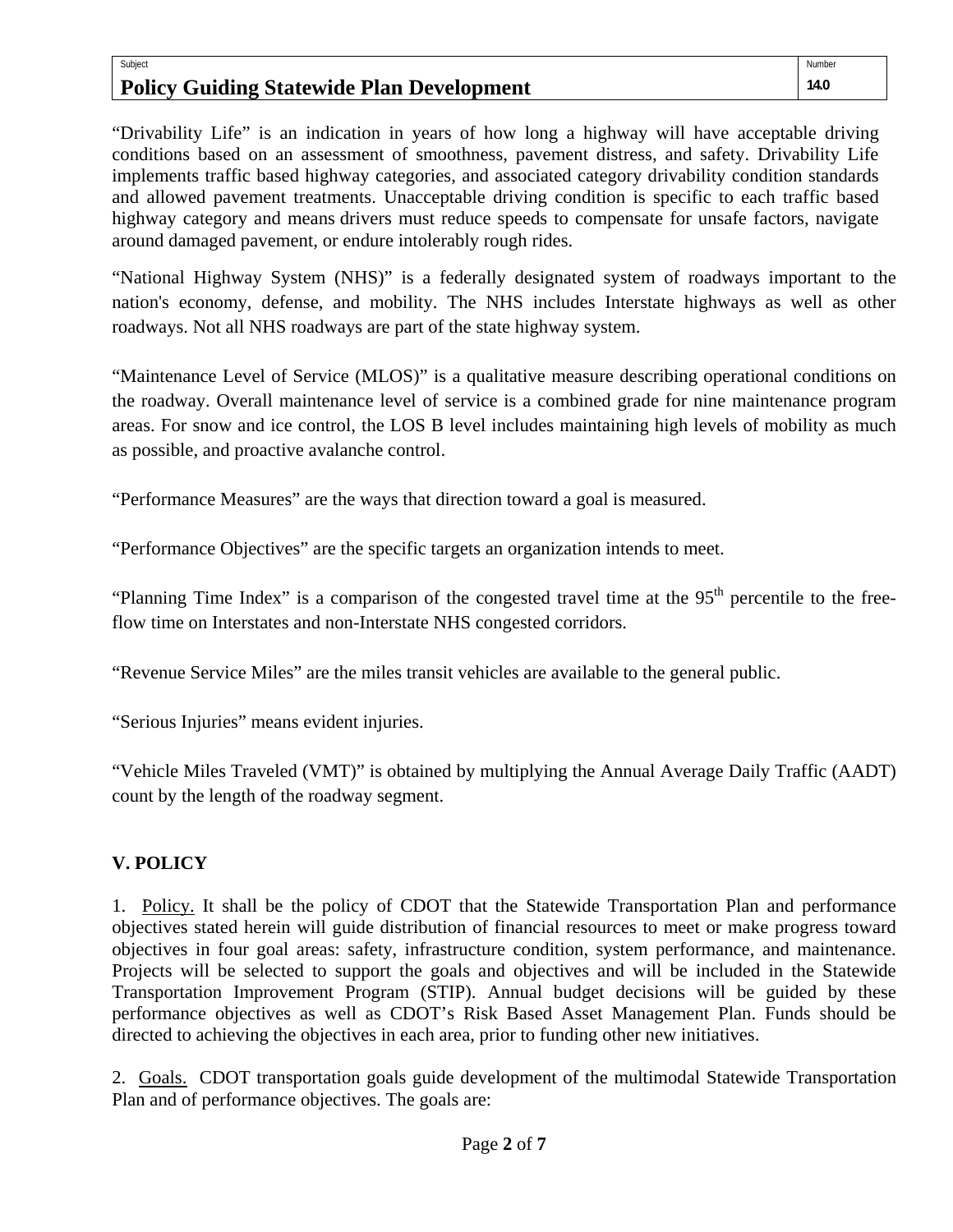# **Policy Guiding Statewide Plan Development**

- SAFETY Reduce traffic fatalities and serious injuries and work toward zero deaths for all users.
- INFRASTRUCTURE CONDITION Preserve the transportation infrastructure condition to ensure safety and mobility at a least life cycle cost.
- SYSTEM PERFORMANCE Improve system reliability and reduce congestion, primarily through operational improvements and secondarily through the addition of capacity. Support opportunities for mode choice.
- MAINTENANCE Annually maintain CDOT's roadways and facilities to minimize the need for replacement or rehabilitation.

3. Performance Measures and Objectives. Performance measures describe how success will be evaluated and performance objectives establish achievement levels which are used to guide investment decisions.

## a) SAFETY:

Subject

The budget categories that fund Safety are Maintain, Maximize, and Expand.

## MEASURES:

- Number of fatalities
- Fatalities per vehicle miles traveled (VMT)
- Number of serious injuries
- Serious injuries per (VMT)
- Economic impact of crashes

## OBJECTIVES:

- Achieve a five-year annual average reduction of 12 in the number of fatalities.
- Achieve a five-year annual average fatality rate of 1.00 per 100 million VMT.
- Achieve a five-year annual average reduction of 100 in the number of serious injuries.
- Achieve a five-year annual average serious injury rate of 25 per 100 million VMT.
- Reduce the economic impact of crashes annually by 1%.

#### b) INFRASTRUCTURE CONDITION:

The budget category that funds Infrastructure Condition is Maintain.

(1) Bridges

MEASURES:

- Condition of all National Highway System (NHS) bridges (state highways and locally owned)
- Condition of state highway bridges
- Risk-Based Asset Management Plan Goals for bridges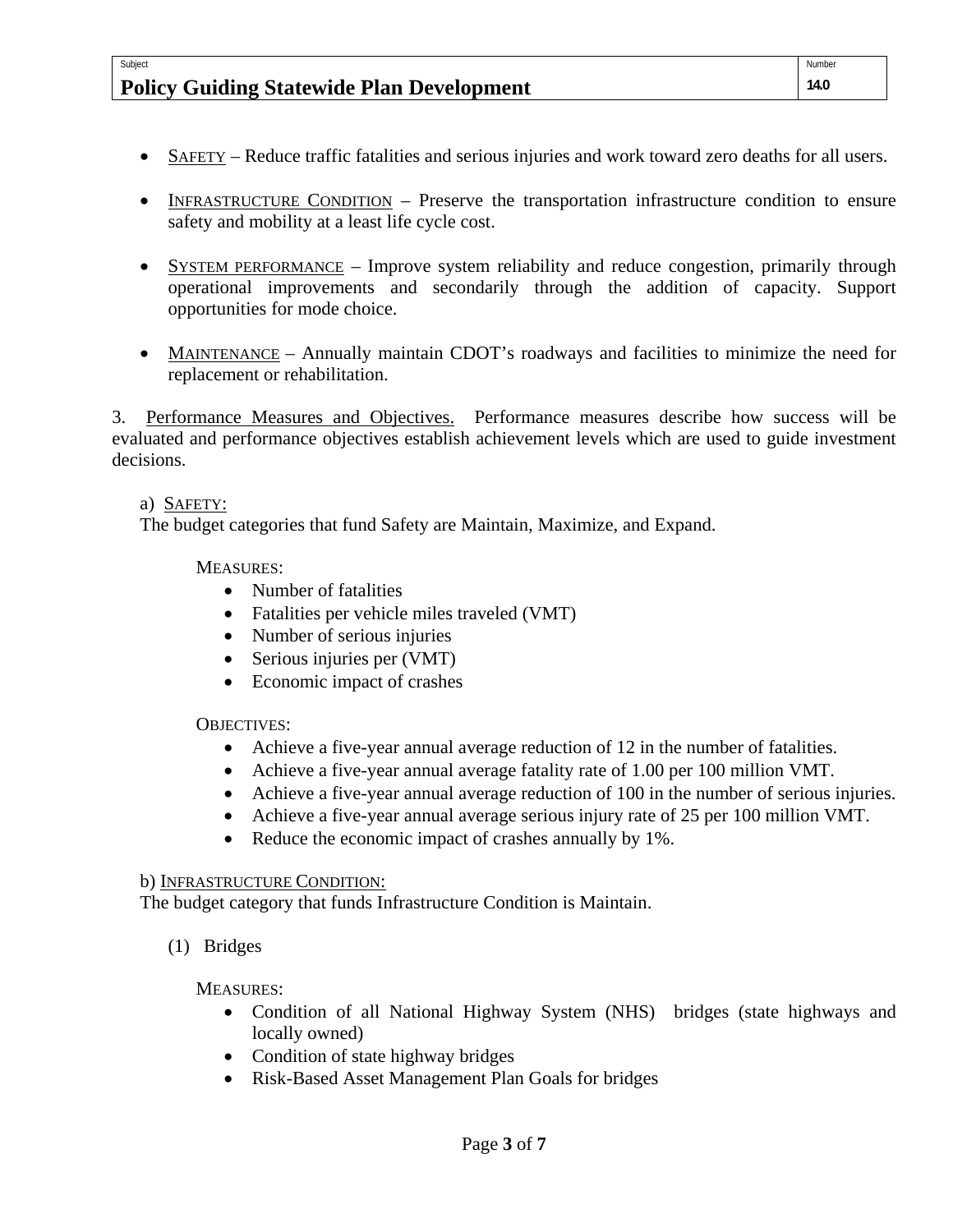OBJECTIVES:

- Maintain the percent of NHS bridge total deck area that is not structurally deficient at or above 90%.
- Maintain the percent of state highway total bridge deck area that is not structurally deficient at or above 90%.
- Meet bridge goals in the Risk-Based Asset Management Plan.

(2) Highways

MEASURES:

- Pavement condition of the Interstate System.
- Pavement condition of the NHS, excluding Interstates.
- Pavement condition of the state highway system.
- Risk-Based Asset Management Plan Goals for pavement condition.

OBJECTIVES:

- Maintain  $\_\%$  High/Moderate Drivability Life for Interstates based on condition standards and treatments set for traffic volume categories.
- Maintain  $\_\%$  High/Moderate Drivability Life for NHS, excluding Interstates, based on condition standards and treatments set for traffic volume categories.
- Maintain  $\_\%$  High/Moderate Drivability Life for the state highway system based on condition standards and treatments set for traffic volume categories.
- Meet pavement condition goals in the Risk-Based Asset Management Plan.

(3) Other Roadway Assets

MEASURE:

 Risk-Based Asset Management Plan Goals (for culverts, tunnels, walls, and rock fall mitigation)

OBJECTIVE:

- Meet Risk-Based Asset Management Plan Goals
- (4) Transit

MEASURE:

**•** Transit Asset Condition

OBJECTIVES:

 Maintain the percentage of vehicles in the rural Colorado transit fleet to no less than 65% operating in fair, good, or excellent condition, per Federal Transit Administration definitions.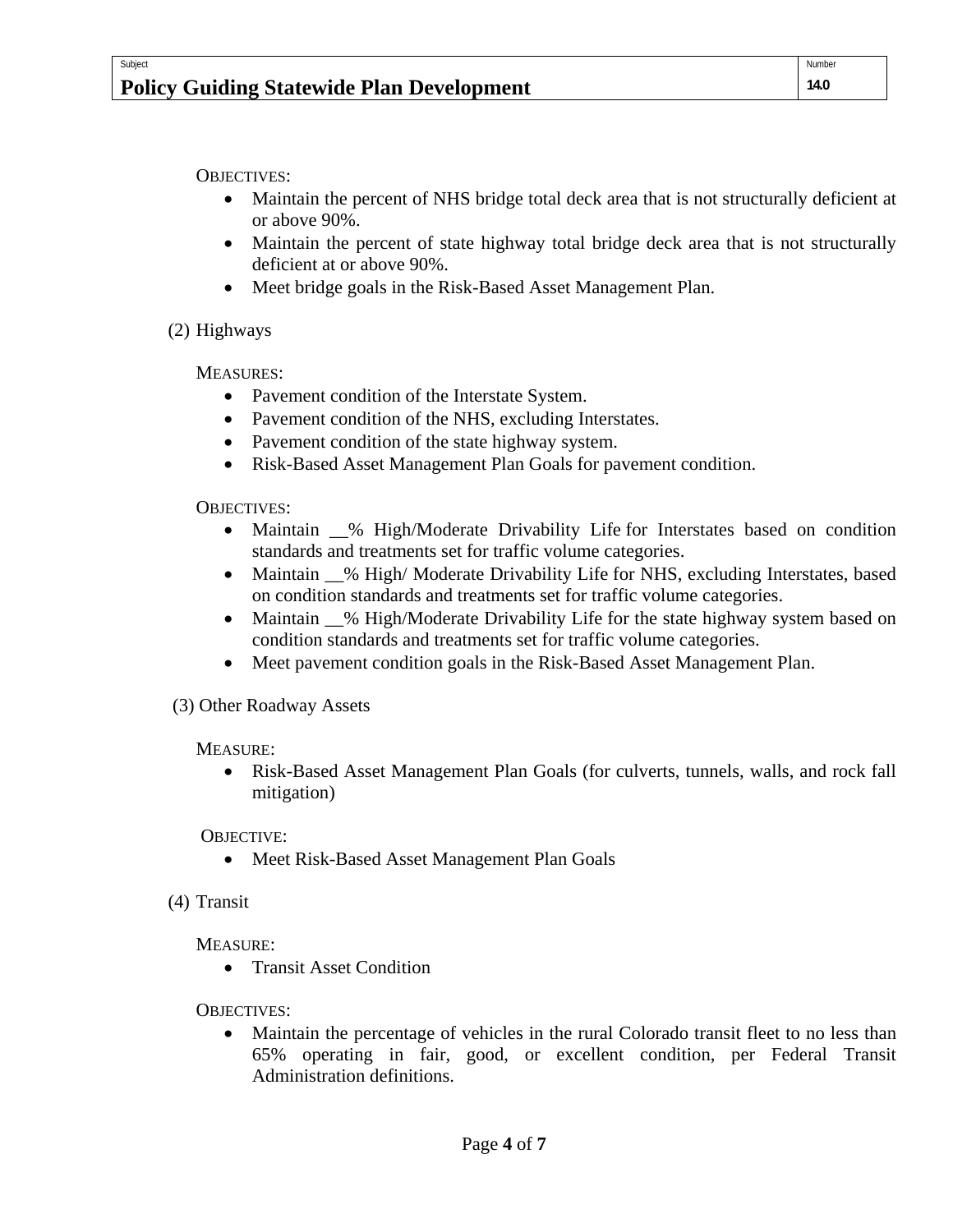# **Policy Guiding Statewide Plan Development**

 Ensure that all CDOT transit grantees have Asset Management Plans in place for state or federally funded vehicles, buildings and equipment by 2017.

# c) SYSTEM PERFORMANCE:

Subject

The budget categories that fund System Performance are Maximize, Expand, and Pass-Through Funds/Multi-Modal Grants.

(1) Interstates, NHS and State Highway system

MEASURES:

- Interstate Performance Planning Time Index (PTI) for the Interstates
- NHS Performance PTI for the NHS system, excluding Interstates
- Traffic Congestion Minutes of delay on congested segments of the state highway system

# OBJECTIVES:

- Maintain a statewide PTI of 1.25 or less for congested segments on Interstates.
- Maintain a statewide PTI 1.25 or less for congested segments on NHS roadways, excluding Interstates.
- Maintain daily travel time delay on congested segments of state highway corridors at or below 22 minutes of delay per traveler.

# (2) Transit

MEASURES:

- Transit Utilization Ridership statewide and by subcategory: small urban and rural
- Transit Connectivity Revenue service miles provided

# OBJECTIVES:

- Increase ridership of small urban and rural transit grantees by at least an average of 1.5% annually over a five-year annual average.
- Maintain or increase the total number of revenue service miles of regional, interregional, and inter-city passenger service over that recorded for 2012.

# d) MAINTENANCE:

The budget category that funds Maintenance is Maintain.

# MEASURES:

- Level of Service (LOS) for snow and ice removal
- Overall Maintenance Level of Service (MLOS) for the state highway system

OBJECTIVE: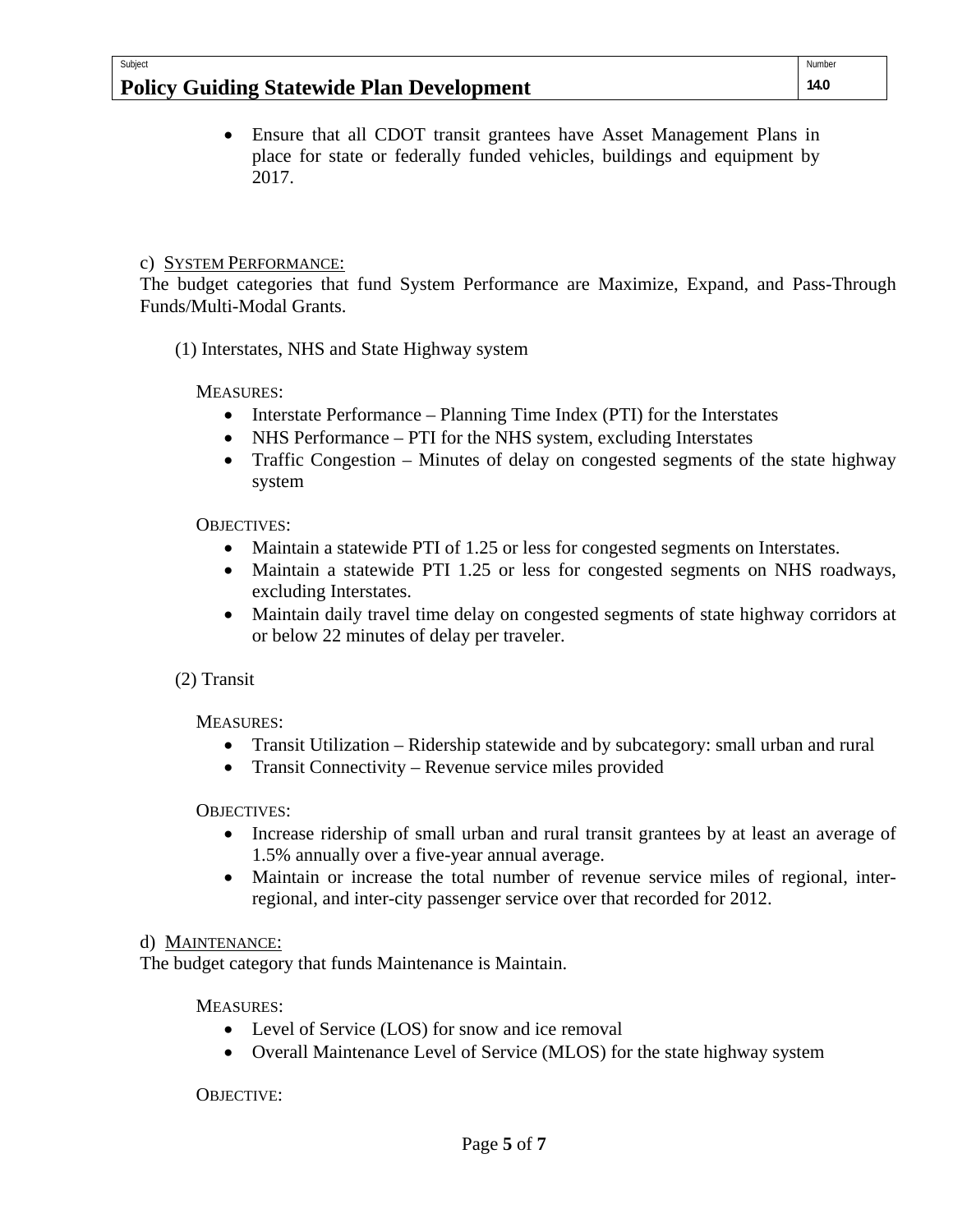| Subject                                          | Number |
|--------------------------------------------------|--------|
| <b>Policy Guiding Statewide Plan Development</b> | 14.0   |

- Maintain an LOS B grade for snow and ice removal.
- Maintain an overall MLOS B- grade for the state highway system.

4. Planning Principles. The planning principles describe how CDOT conducts business in carrying out the statewide transportation planning process.

a) Customer Focus. Improve customer service and satisfaction by focusing on the priorities identified by the public. Strengthen transparency and accountability by ensuring the public has multiple ways of learning about and participating in multimodal transportation planning and regional and statewide transportation decision making.

b) Partnerships. Collaborate with CDOT planning partners to build consensus for the integration of local, regional and statewide transportation priorities in the multimodal Statewide Transportation Plan and to reach data-based multimodal transportation planning solutions. Partner with other agencies and the private sector to leverage resources and to augment public funds.

c) Performance-Based Planning and Programming. Use a performance-based planning and programming approach in developing a multimodal Statewide Transportation Plan that aligns with MAP-21 national performance goals. Program projects in support of those goals and CDOT objectives and in alignment with the risk based asset management plan. Address both the 10-year and long range planning horizons.

d) Financial Planning. In cooperation with CDOT planning partners, and in recognition of declining revenues and increasing costs, develop reasonable Revenue Projections and a Program Distribution method that optimize the use of funds in addressing critical transportation needs. Utilize financial scenarios in the Plan in order to be prepared for different levels of future funding.

e) Freight Movement and Economic Vitality. Recognizing that Colorado's transportation system constitutes a valuable resource and a major public and private investment that directly affects the economic vitality of the state, enhance Colorado's economic competitiveness by supporting measures that facilitate freight movement and promote state, regional and local economic goals.

f) Environmental Sustainability. Incorporate social, economic, and environmental concerns into the planning, design, construction, maintenance, and operation of a state multimodal transportation system. Support coordinated decision making that balances transportation, land and resource use, and quality of life needs. Promote a transportation system that minimizes impacts to and encourages preservation of the environment, and follows the CDOT Environmental Stewardship Guide. Provide a sustainable transportation system that meets existing needs without compromising the ability to provide for the future.

# **VI. IMPLEMENTATION PLAN**